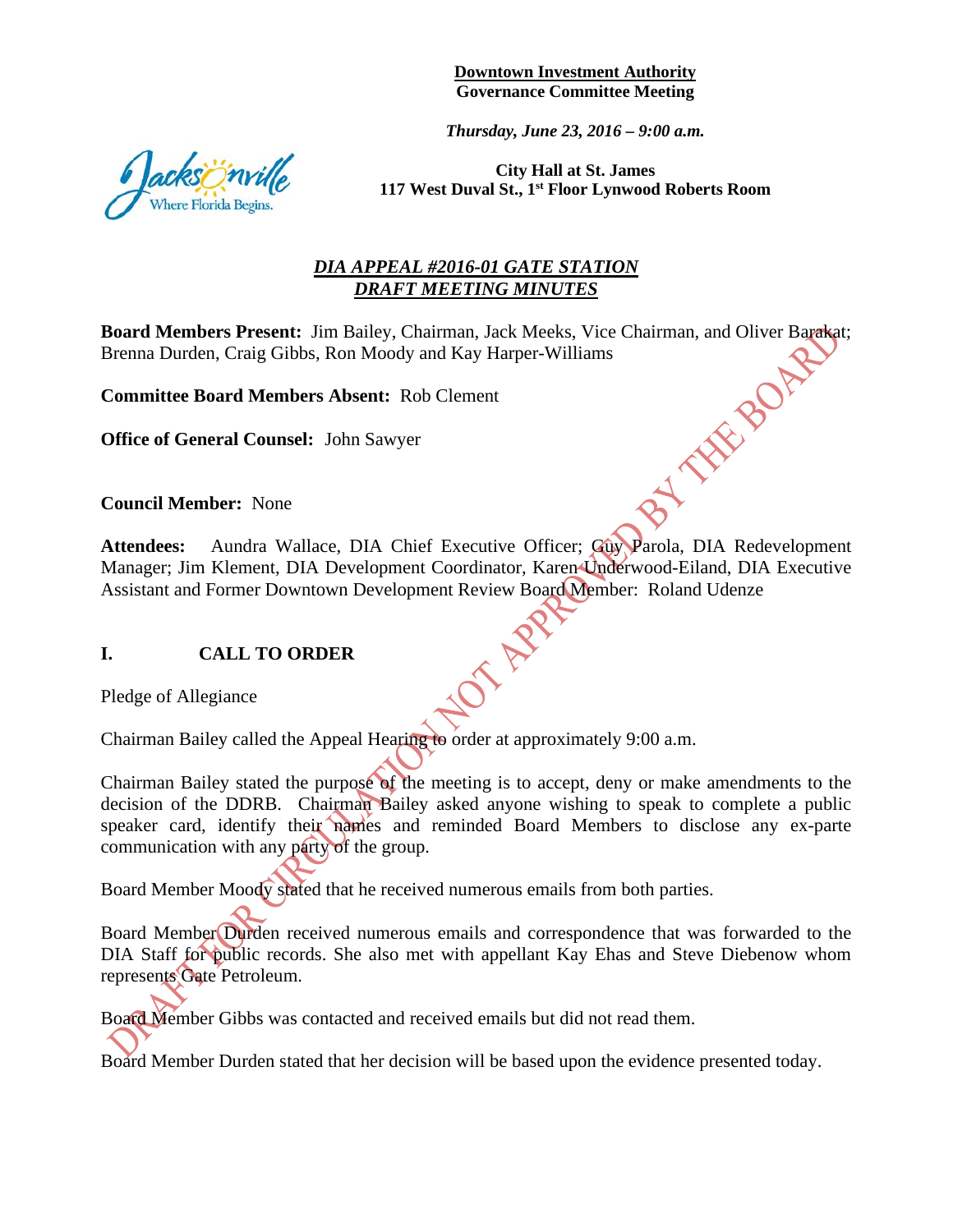Downtown Investment Authority DIA Appeal of the DDRB Review Board Action June 23, 2016 Page 2 of 5

Board Member Barakat met with Steve Diebenow and received emails from him on 6/22. He spoke with Kay Ehas on 6/3 and 6/15 and to her on 5/26, 6/4 6/15 and 6/22 and met her on 6/13. Chairman Bailey met and spoke with Diebenow 6/1. Received a call from Kay Ehas on 6/14 and met with her on 6/20. He also received a call from Alex Coley, Milt Hays and provided all emails to Karen Underwood for the record.

Board Member Meeks received phone calls from John Peyton and Kay Ehas but did not meet with either. Numerous emails were submitted and were not read in detail.

Jim Klement provided background pertaining to the DIA Appeal #2016-01, known as the Gate Station located at 426 Park Street. This is an appeal of action taken by the Downtown Development Review Board ("DDRB") regarding DDRB application #2016-004.

Roland Udenze, AIA, LEED AP and former DDRB Member since 2004 provided a ten (10) minute presentation highlighting the DDRB decision process. A handout was provided to the Board. He reported that the issue was relating to the canopy being able to see the store on Park Street and safety concerns.

The Board provided relevant questions relating to being consistent with the overlay, safety issues for pedestrian and security and if there were any access to Forest Street.

Jason Teal, OGC commented that Roland Udenze provided background in terms of the DDRB process. He advised that the DIA's decision today would be based upon evidence that would be heard in the record today. The Board should not be influenced by what DDRB did. From a legal standpoint, the DIA's decision should be based upon substantial evidence received today.

Chairman Bailey opened the floor for Appellant Kay Ehas. Kay Ehas provided a fifteen minute presentation. A copy of the presentation and materials were furnished. Ms. Ehas was appealing the site design because it does not comply with the Downtown Zoning Overlay or support the intent of the CRA Plan and its redevelopment goals. She was accompanied by Fred Pope, COJ Site Planner and Professional Landscape Architect and provided information as a private citizen. He commented regarding the alternative site plans for the Gate gas station.

The Board provided relevant questions regarding access to Forest Street, and the speculation of FDOT.

Ms. Ehas stated that she spoke Jim Knight, FDOT regarding the access.

Chairman Bailey opened the floor for Appellee, Steve Diebenow. Mr. Diebenow referenced materials of site plan 3-B was not provided a week before the hearing and could not be discussed. Jason Teal stated that the Office of General Counsel does rule on those types of things. He informed the Board that there was a deadline for submission of all materials that would be presented at today's hearing.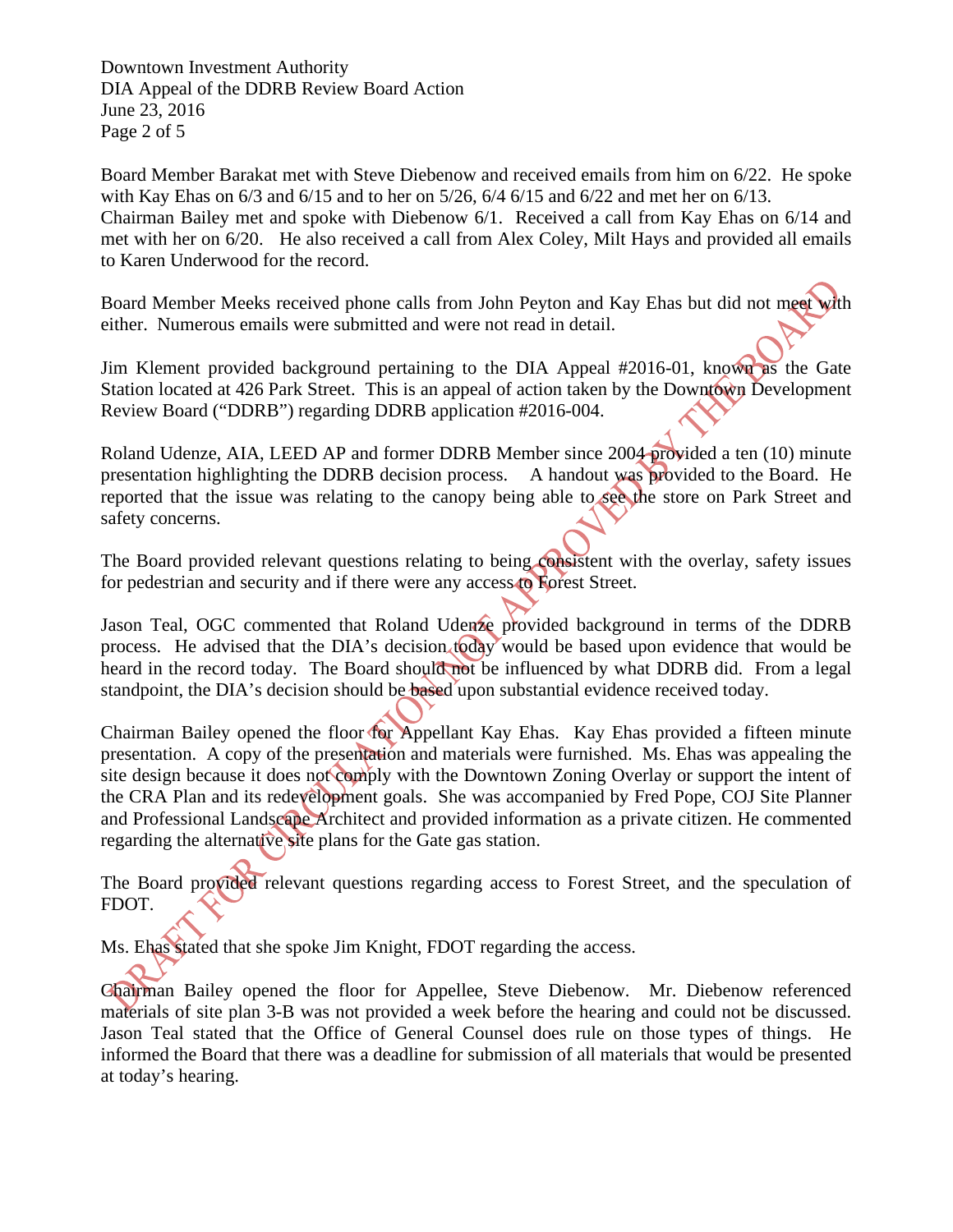Downtown Investment Authority DIA Appeal of the DDRB Review Board Action June 23, 2016 Page 3 of 5

Steve Diebenow called for a ten (10) minute recess to converse with his experts regarding the site plan 3-B site plan, because they have never seen it.

Chairman Bailey called for recess of the appeal hearing at 10:11 a.m. but conducted other DIA meeting business and asked for conversations not related to the DIA business are taken outside of the room.

Chairman Bailey moved to the DIA Regular Meeting Agenda and called for approval of the May 18, 2016 Board of Directors meeting minutes.

Board Member Durden provided corrections to page 7 reflecting Resolution 2016-03-01; by adding DIA to task seven (7) at the end of the sentence.

### **A MOTION WAS MADE BY BOARD MEMBER GIBBS AND SECONDED BY BOARD MEMBER MEEKS APPROVING THE MAY 18, 2016 DIA BOARD OF DIRECTORS REGULAR MEETING MINUTES AS AMENDED. THE MOTION PASSED UNANIMOUSLY 7-0.**

Chairman Bailey recessed the Regular meeting at 10: 16 a.m.

Chairman Bailey reconvened the appeal hearing at 10:21 a.m.

Steve Diebenow provided a 20 minute presentation. All copies of documentary evidence were submitted to the Board Members. He was accompanied by a team of professionals. Bradford Davis, PE, LEED AP, Bradley Wester, DP, LEED AP BD+C, Courtland Eyrick, MAI, Timothy Miller, AIA, Janet Whitmill, RLA, and Kenneth Wilson, Gate Petroleum.

Chairman Bailey recognized and welcomed CEO Wallace.

The Board made relevant comments regarding a gas station being placed on public open space. Jason Teal read the Ordinance code Section 656.361.11 – Setback or "Build To" Lines.

An inquiry was made regarding Gate's decision for positioning the store front on the street being unsafe for pedestrians and did the appellee request access to Forest Street. Was there any evidence that the pumps behind the store on the street front are a less safe concept? A discussion was made regarding access to Forest Street with FDOT.

Mr. Diebenow answered questions and stated that those issues were previously addressed during the DDRB workshop that was held on March  $24<sup>th</sup>$ . He referenced the Business Investment and Development Plan Goals, in Exhibit "I" on page 2-3 a. increase the opportunities for Downtown employment. Kenneth Wilson stated that discussions with FDOT involved multiple projects in Duval and St. Johns County. The FDOT has agreed to transfer the portion of Chelsea Street that it owns to Gate, so long as Gate agrees to be restricted from obtaining a curb cut on Forest Street.

Comments from the Public - were taken up and on file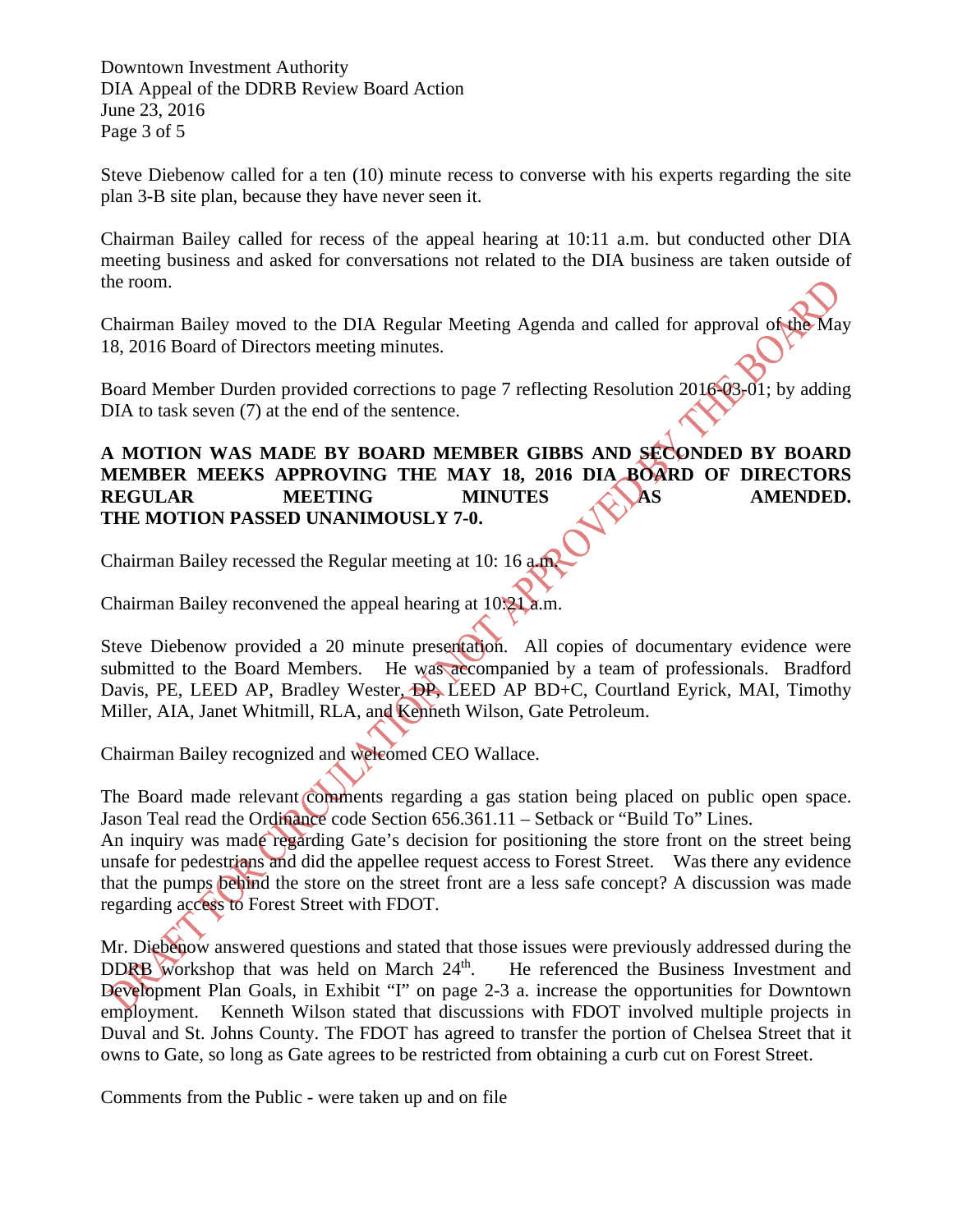Downtown Investment Authority DIA Appeal of the DDRB Review Board Action June 23, 2016 Page 4 of 5

Chairman Bailey stated that the Board does not take the appeal lightly. He stated that the DIA's greatest asset is embracing our river. He also commented that the DDRB worked hard at the workshop.

The Board made relevant comments.

Board Member Moody commented that Gate Petroleum has been around a long time and designed a good product.

Board Member Durden appreciated the appellant, appellee and Gate Petroleum on their presentations and understands the challenge to put these kinds of appeal hearings together. She is not in support the current site plan; the building does not meet the setback and built to lines and was too critical to the ultimate development of Brooklyn. She referenced Goal 4. To improve the walkability, viability and connect to the adjacent neighborhoods and the St. Johns River while creating highly walkable nodes. She would not want the Board to approve a design with six (6) deviations that would not take into account what the Board already knows about Park Street.

Board Member Gibbs reported that safety studies are important. Gate Petroleum has gas stations all over the State and hold extensive experience. He is in support of the DDRB's decision.

Board Member Barakat thanked Steve Diebenow for all of the information provided. He thanked Kay Ehas for bringing this matter to the DIA Board's attention. As a former DDRB member, he is sensitive to the exercise that they went through. The DIA has spent many hours agonizing over the details of the Business Investment Plan regarding incentives and it is important that the BID is conformed to the highest degree possible. He is not in support of the DDRB's decision unless someone else says something to change his mind as he did not want to be a hindrance to the development

Board Member Meeks stated that he is willing to support the DDRB's decision and concurs with Board Member Barakat of not wanting to be a hindrance to the development.

Board Member Williams described the Brooklyn area to a young professional to start her business. She appreciates the redesign of the gas station. She requested more time to ponder on her decision.

CEO Wallace stated that this meeting needed to relocate to the Don Davis Room due to another meeting.

Chairman Bailey stated that a motion was needed to approve, deny or modify the appeal.

# **II. ACTION ITEMS**

### **A MOTION WAS MADE BY A SHOW OF HANDS TO DENY THE APPEAL OF THE DDRB DECISION OF APPLICATION 2016-004 GATE STATION. THE MOTION PASSED 5-2**